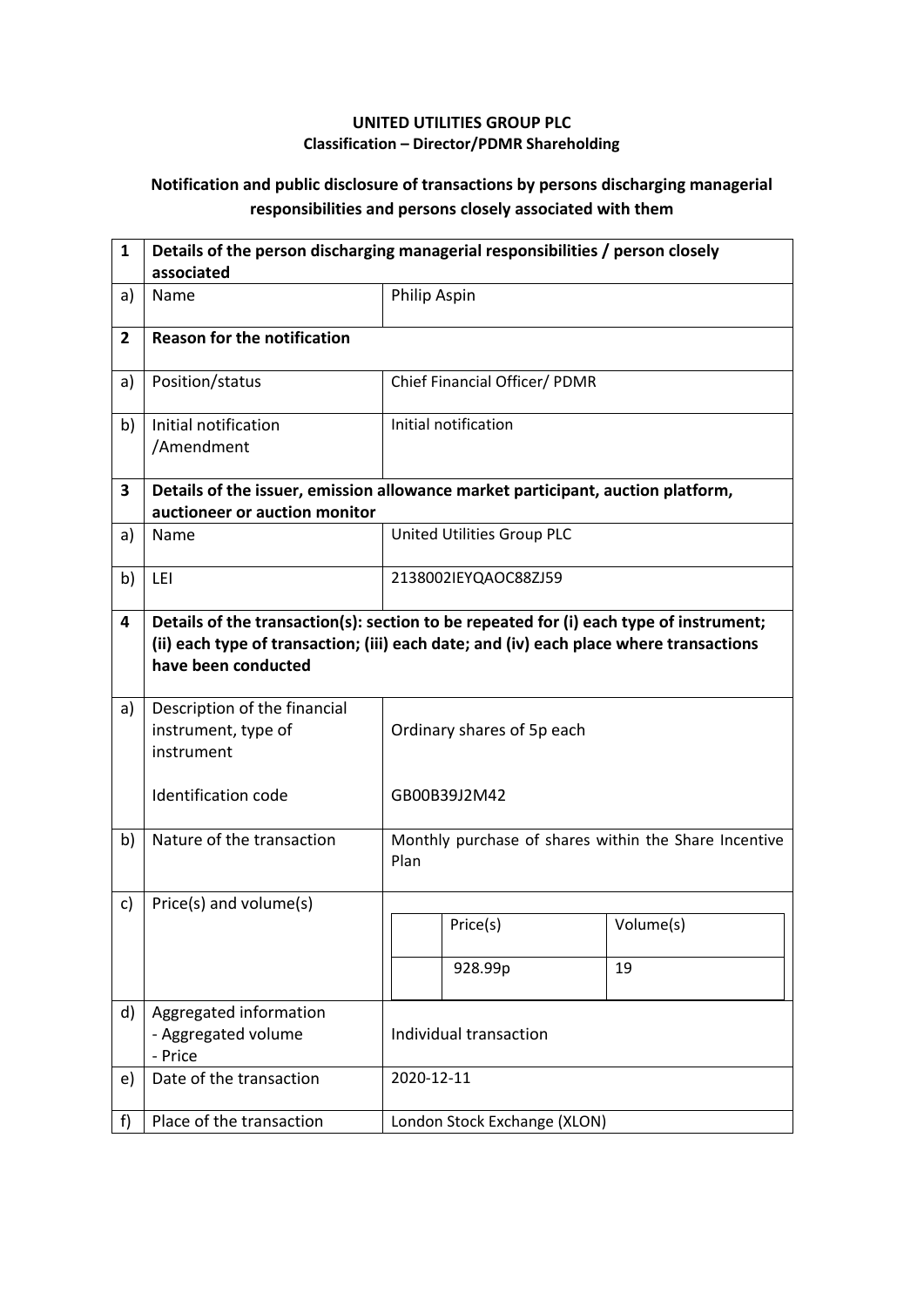| 1              | Details of the person discharging managerial responsibilities / person closely                                                                                                                          |                                                   |                                                       |  |
|----------------|---------------------------------------------------------------------------------------------------------------------------------------------------------------------------------------------------------|---------------------------------------------------|-------------------------------------------------------|--|
|                | associated                                                                                                                                                                                              |                                                   |                                                       |  |
| a)             | Name                                                                                                                                                                                                    | Louise Beardmore                                  |                                                       |  |
| $\overline{2}$ | <b>Reason for the notification</b>                                                                                                                                                                      |                                                   |                                                       |  |
| a)             | Position/status                                                                                                                                                                                         | <b>Customer Services and People Director/PDMR</b> |                                                       |  |
| b)             | Initial notification<br>/Amendment                                                                                                                                                                      | Initial notification                              |                                                       |  |
| 3              | Details of the issuer, emission allowance market participant, auction platform,<br>auctioneer or auction monitor                                                                                        |                                                   |                                                       |  |
| a)             | Name                                                                                                                                                                                                    | United Utilities Group PLC                        |                                                       |  |
| b)             | LEI                                                                                                                                                                                                     | 2138002IEYQAOC88ZJ59                              |                                                       |  |
| 4              | Details of the transaction(s): section to be repeated for (i) each type of instrument;<br>(ii) each type of transaction; (iii) each date; and (iv) each place where transactions<br>have been conducted |                                                   |                                                       |  |
| a)             | Description of the financial<br>instrument, type of<br>instrument                                                                                                                                       | Ordinary shares of 5p each                        |                                                       |  |
|                | <b>Identification code</b>                                                                                                                                                                              | GB00B39J2M42                                      |                                                       |  |
| b)             | Nature of the transaction                                                                                                                                                                               | Plan                                              | Monthly purchase of shares within the Share Incentive |  |
| c)             | Price(s) and volume(s)                                                                                                                                                                                  |                                                   |                                                       |  |
|                |                                                                                                                                                                                                         | Price(s)                                          | Volume(s)                                             |  |
|                |                                                                                                                                                                                                         | 928.99p                                           | 19                                                    |  |
| d)             | Aggregated information<br>- Aggregated volume<br>- Price                                                                                                                                                | Individual transaction                            |                                                       |  |
| e)             | Date of the transaction                                                                                                                                                                                 | 2020-12-11                                        |                                                       |  |
| f)             | Place of the transaction                                                                                                                                                                                | London Stock Exchange (XLON)                      |                                                       |  |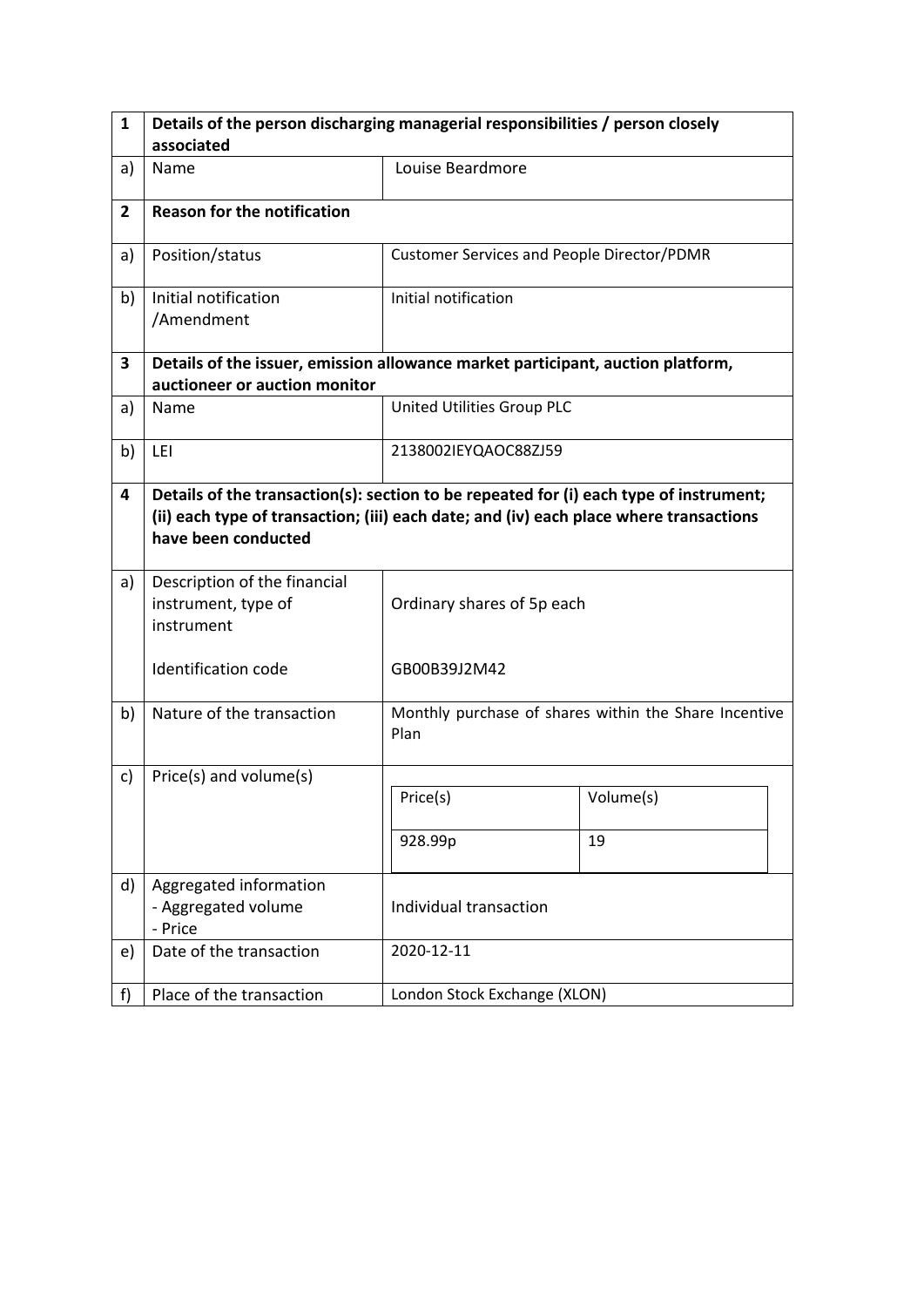| $\mathbf{1}$   | Details of the person discharging managerial responsibilities / person closely                                                                                                                          |                                       |                                                       |  |  |
|----------------|---------------------------------------------------------------------------------------------------------------------------------------------------------------------------------------------------------|---------------------------------------|-------------------------------------------------------|--|--|
|                | associated                                                                                                                                                                                              |                                       |                                                       |  |  |
| a)             | Name                                                                                                                                                                                                    | James Bullock                         |                                                       |  |  |
| $\overline{2}$ | <b>Reason for the notification</b>                                                                                                                                                                      |                                       |                                                       |  |  |
| a)             | Position/status                                                                                                                                                                                         | Strategy and Regulation Director/PDMR |                                                       |  |  |
| b)             | Initial notification<br>/Amendment                                                                                                                                                                      | Initial notification                  |                                                       |  |  |
| 3              | Details of the issuer, emission allowance market participant, auction platform,<br>auctioneer or auction monitor                                                                                        |                                       |                                                       |  |  |
| a)             | Name                                                                                                                                                                                                    | United Utilities Group PLC            |                                                       |  |  |
| b)             | LEI                                                                                                                                                                                                     | 2138002IEYQAOC88ZJ59                  |                                                       |  |  |
| 4              | Details of the transaction(s): section to be repeated for (i) each type of instrument;<br>(ii) each type of transaction; (iii) each date; and (iv) each place where transactions<br>have been conducted |                                       |                                                       |  |  |
| a)             | Description of the financial<br>instrument, type of<br>instrument                                                                                                                                       | Ordinary shares of 5p each            |                                                       |  |  |
|                | Identification code                                                                                                                                                                                     | GB00B39J2M42                          |                                                       |  |  |
| b)             | Nature of the transaction                                                                                                                                                                               | Plan                                  | Monthly purchase of shares within the Share Incentive |  |  |
| c)             | Price(s) and volume(s)                                                                                                                                                                                  |                                       |                                                       |  |  |
|                |                                                                                                                                                                                                         | Price(s)                              | Volume(s)                                             |  |  |
|                |                                                                                                                                                                                                         | 928.99p                               | 20                                                    |  |  |
| d)             | Aggregated information<br>- Aggregated volume<br>- Price                                                                                                                                                | Individual transaction                |                                                       |  |  |
| e)             | Date of the transaction                                                                                                                                                                                 | 2020-12-11                            |                                                       |  |  |
| f)             | Place of the transaction                                                                                                                                                                                | London Stock Exchange (XLON)          |                                                       |  |  |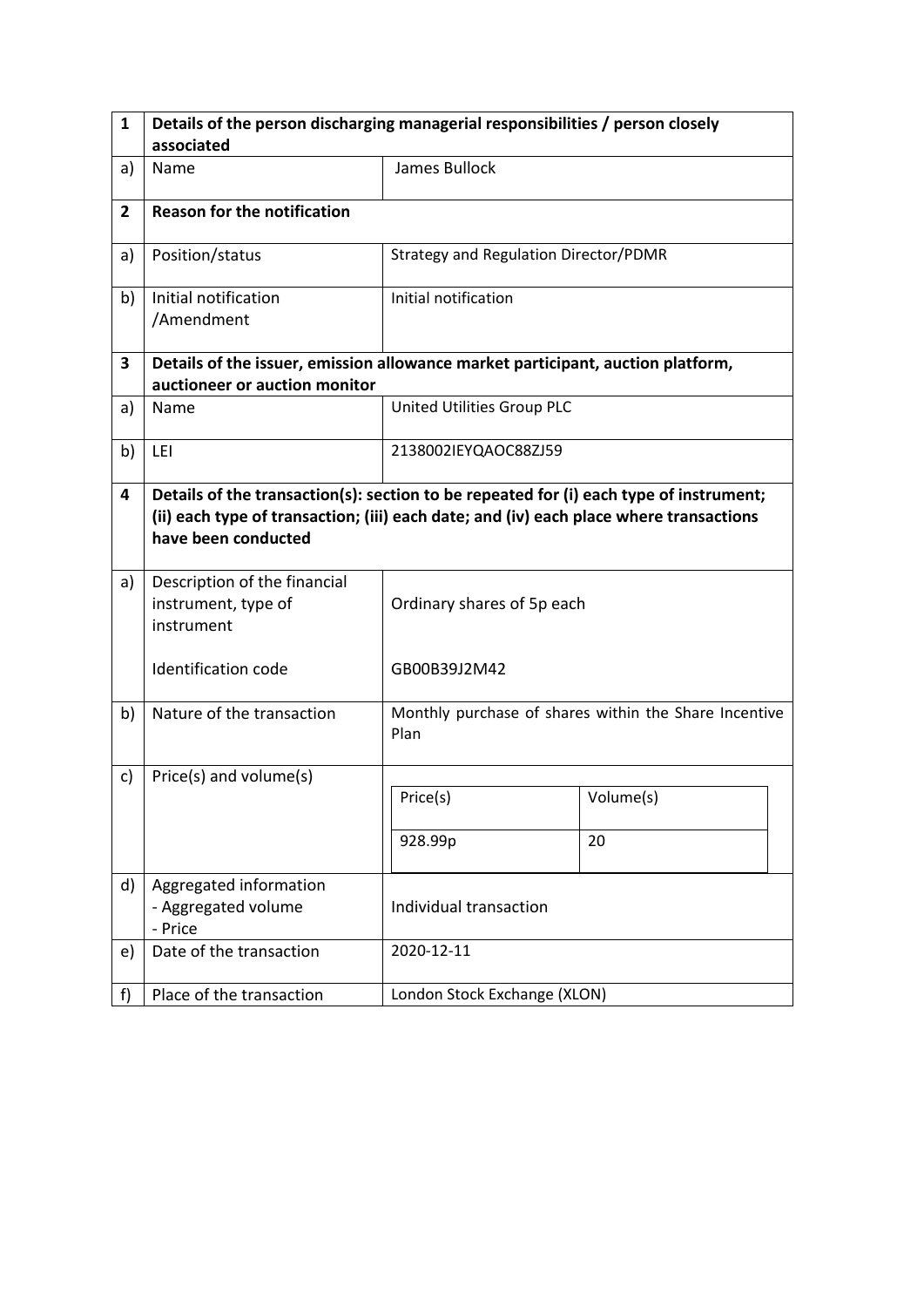| 1              | Details of the person discharging managerial responsibilities / person closely                                                                                                                          |                                                               |                                           |           |  |
|----------------|---------------------------------------------------------------------------------------------------------------------------------------------------------------------------------------------------------|---------------------------------------------------------------|-------------------------------------------|-----------|--|
|                | associated                                                                                                                                                                                              |                                                               |                                           |           |  |
| a)             | Name                                                                                                                                                                                                    |                                                               | <b>Simon Chadwick</b>                     |           |  |
| $\overline{2}$ | <b>Reason for the notification</b>                                                                                                                                                                      |                                                               |                                           |           |  |
| a)             | Position/status                                                                                                                                                                                         |                                                               | Water, Wastewater & Digital Director/PDMR |           |  |
| b)             | Initial notification<br>/Amendment                                                                                                                                                                      |                                                               | Initial notification                      |           |  |
| 3              | Details of the issuer, emission allowance market participant, auction platform,<br>auctioneer or auction monitor                                                                                        |                                                               |                                           |           |  |
| a)             | Name                                                                                                                                                                                                    |                                                               | United Utilities Group PLC                |           |  |
| b)             | LEI                                                                                                                                                                                                     |                                                               | 2138002IEYQAOC88ZJ59                      |           |  |
| 4              | Details of the transaction(s): section to be repeated for (i) each type of instrument;<br>(ii) each type of transaction; (iii) each date; and (iv) each place where transactions<br>have been conducted |                                                               |                                           |           |  |
| a)             | Description of the financial<br>instrument, type of<br>instrument                                                                                                                                       |                                                               | Ordinary shares of 5p each                |           |  |
|                | <b>Identification code</b>                                                                                                                                                                              |                                                               | GB00B39J2M42                              |           |  |
| b)             | Nature of the transaction                                                                                                                                                                               | Monthly purchase of shares within the Share Incentive<br>Plan |                                           |           |  |
| c)             | Price(s) and volume(s)                                                                                                                                                                                  |                                                               |                                           |           |  |
|                |                                                                                                                                                                                                         |                                                               | Price(s)                                  | Volume(s) |  |
|                |                                                                                                                                                                                                         |                                                               | 928.99p                                   | 19        |  |
| d)             | Aggregated information<br>- Aggregated volume<br>- Price                                                                                                                                                | Individual transaction                                        |                                           |           |  |
| e)             | Date of the transaction                                                                                                                                                                                 | 2020-12-11                                                    |                                           |           |  |
| f)             | Place of the transaction                                                                                                                                                                                | London Stock Exchange (XLON)                                  |                                           |           |  |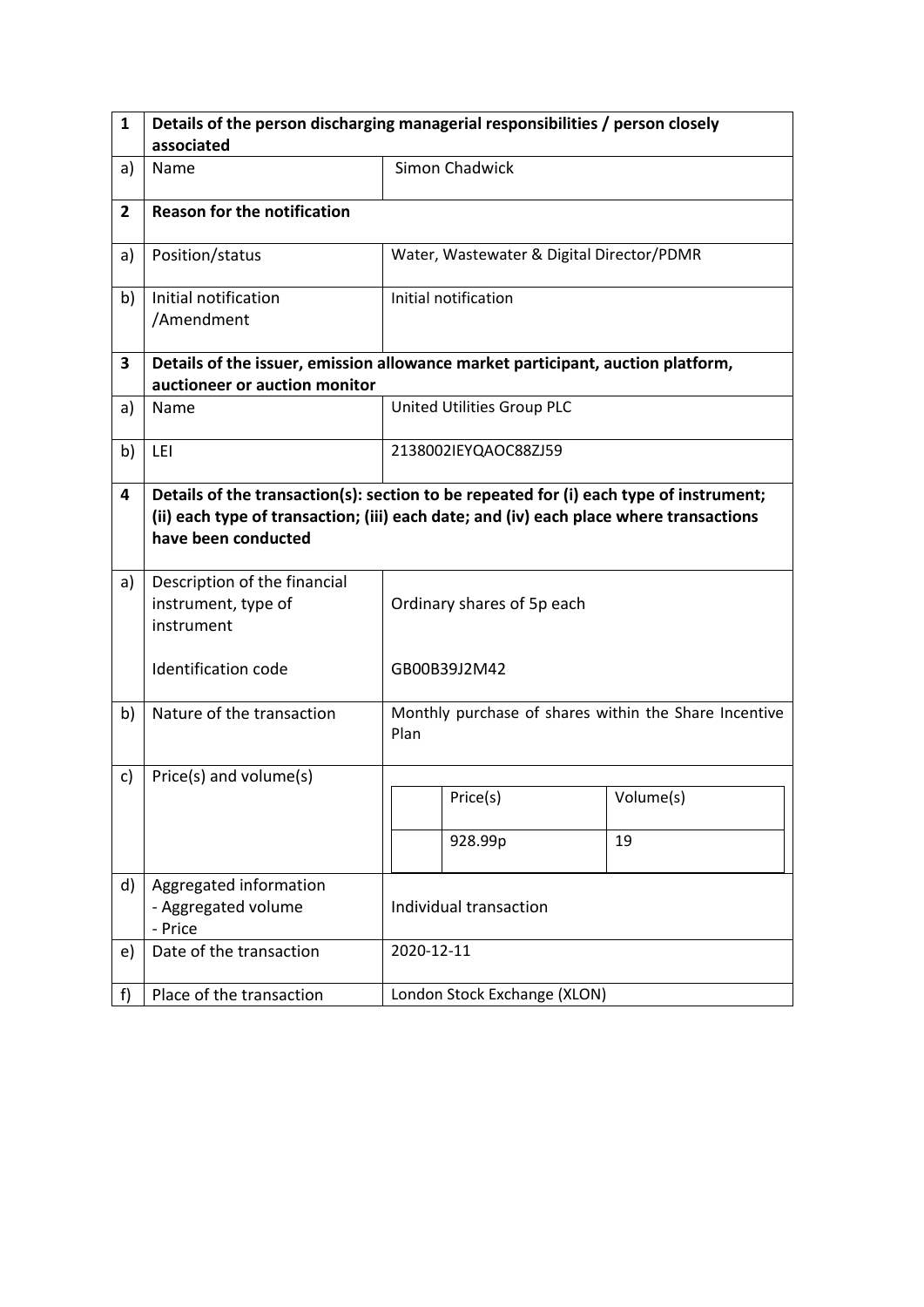| $\mathbf{1}$   | Details of the person discharging managerial responsibilities / person closely                                                                                                                          |                                                               |                        |  |  |
|----------------|---------------------------------------------------------------------------------------------------------------------------------------------------------------------------------------------------------|---------------------------------------------------------------|------------------------|--|--|
|                | associated                                                                                                                                                                                              |                                                               |                        |  |  |
| a)             | Name                                                                                                                                                                                                    | Simon Gardiner                                                |                        |  |  |
| $\overline{2}$ | <b>Reason for the notification</b>                                                                                                                                                                      |                                                               |                        |  |  |
| a)             | Position/status                                                                                                                                                                                         |                                                               | Company Secretary/PDMR |  |  |
| b)             | Initial notification<br>/Amendment                                                                                                                                                                      | Initial notification                                          |                        |  |  |
| 3              | Details of the issuer, emission allowance market participant, auction platform,<br>auctioneer or auction monitor                                                                                        |                                                               |                        |  |  |
| a)             | Name                                                                                                                                                                                                    | United Utilities Group PLC                                    |                        |  |  |
| b)             | LEI                                                                                                                                                                                                     | 2138002IEYQAOC88ZJ59                                          |                        |  |  |
| 4              | Details of the transaction(s): section to be repeated for (i) each type of instrument;<br>(ii) each type of transaction; (iii) each date; and (iv) each place where transactions<br>have been conducted |                                                               |                        |  |  |
| a)             | Description of the financial<br>instrument, type of<br>instrument                                                                                                                                       | Ordinary shares of 5p each                                    |                        |  |  |
|                | <b>Identification code</b>                                                                                                                                                                              | GB00B39J2M42                                                  |                        |  |  |
| b)             | Nature of the transaction                                                                                                                                                                               | Monthly purchase of shares within the Share Incentive<br>Plan |                        |  |  |
| c)             | Price(s) and volume(s)                                                                                                                                                                                  |                                                               |                        |  |  |
|                |                                                                                                                                                                                                         | Price(s)                                                      | Volume(s)              |  |  |
|                |                                                                                                                                                                                                         | 928.99p                                                       | 19                     |  |  |
| d)             | Aggregated information<br>- Aggregated volume<br>- Price                                                                                                                                                | Individual transaction                                        |                        |  |  |
| e)             | Date of the transaction                                                                                                                                                                                 | 2020-12-11                                                    |                        |  |  |
| f              | Place of the transaction                                                                                                                                                                                | London Stock Exchange (XLON)                                  |                        |  |  |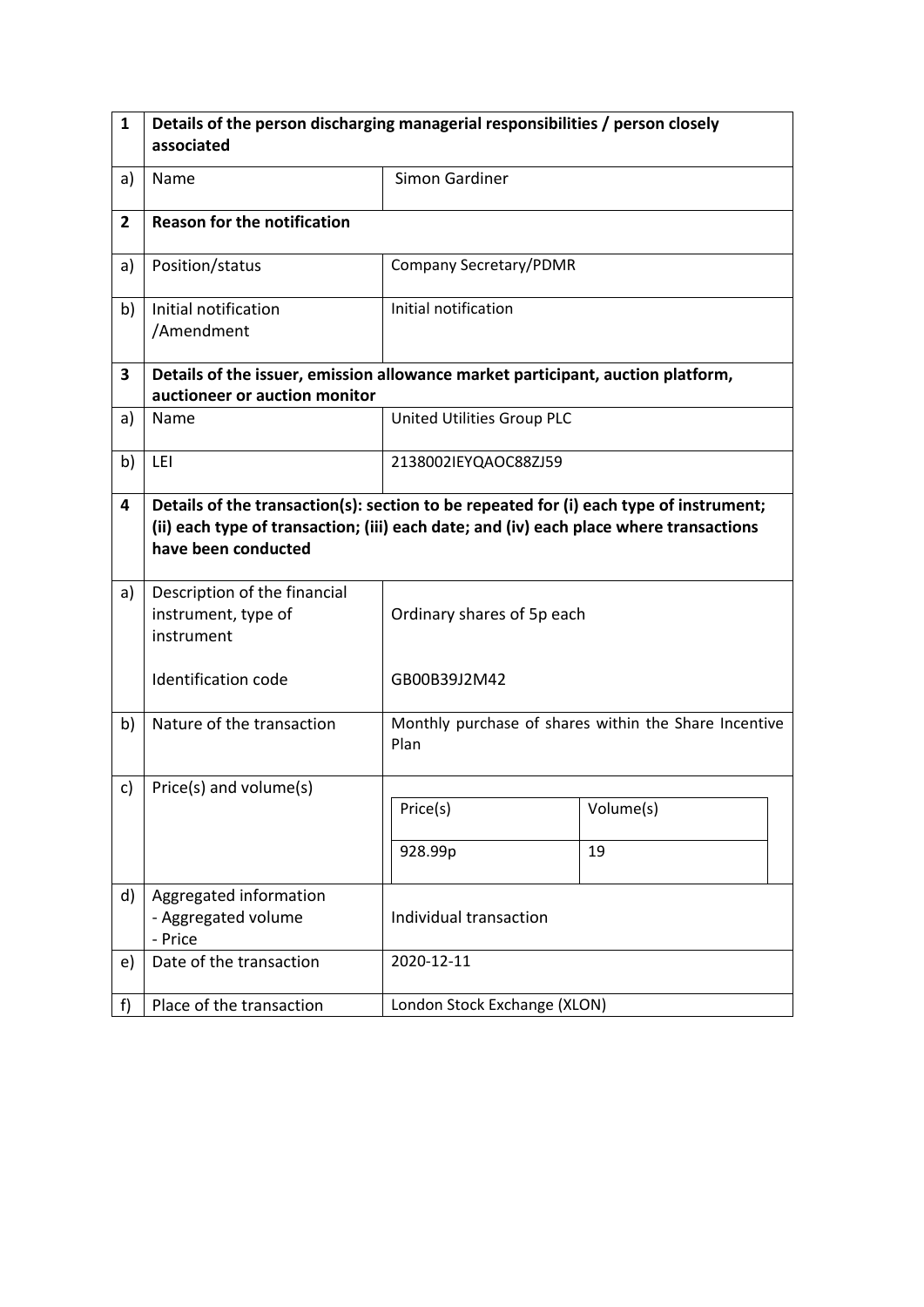| 1              | Details of the person discharging managerial responsibilities / person closely                                                                                                                          |                                                               |                            |                                                     |  |
|----------------|---------------------------------------------------------------------------------------------------------------------------------------------------------------------------------------------------------|---------------------------------------------------------------|----------------------------|-----------------------------------------------------|--|
|                | associated                                                                                                                                                                                              |                                                               |                            |                                                     |  |
| a)             | Name                                                                                                                                                                                                    |                                                               | Joanne Harrison            |                                                     |  |
| $\overline{2}$ | <b>Reason for the notification</b>                                                                                                                                                                      |                                                               |                            |                                                     |  |
| a)             | Position/status                                                                                                                                                                                         |                                                               |                            | Director of Environment, Planning & Innovation/PDMR |  |
| b)             | Initial notification<br>/Amendment                                                                                                                                                                      |                                                               | Initial notification       |                                                     |  |
| 3              | Details of the issuer, emission allowance market participant, auction platform,<br>auctioneer or auction monitor                                                                                        |                                                               |                            |                                                     |  |
| a)             | Name                                                                                                                                                                                                    |                                                               | United Utilities Group PLC |                                                     |  |
| b)             | LEI                                                                                                                                                                                                     |                                                               | 2138002IEYQAOC88ZJ59       |                                                     |  |
| 4              | Details of the transaction(s): section to be repeated for (i) each type of instrument;<br>(ii) each type of transaction; (iii) each date; and (iv) each place where transactions<br>have been conducted |                                                               |                            |                                                     |  |
| a)             | Description of the financial<br>instrument, type of<br>instrument                                                                                                                                       | Ordinary shares of 5p each                                    |                            |                                                     |  |
|                | <b>Identification code</b>                                                                                                                                                                              | GB00B39J2M42                                                  |                            |                                                     |  |
| b)             | Nature of the transaction                                                                                                                                                                               | Monthly purchase of shares within the Share Incentive<br>Plan |                            |                                                     |  |
| c)             | Price(s) and volume(s)                                                                                                                                                                                  |                                                               |                            |                                                     |  |
|                |                                                                                                                                                                                                         |                                                               | Price(s)                   | Volume(s)                                           |  |
|                |                                                                                                                                                                                                         |                                                               | 928.99p                    | 19                                                  |  |
| d)             | Aggregated information<br>- Aggregated volume<br>- Price                                                                                                                                                | Individual transaction                                        |                            |                                                     |  |
| e)             | Date of the transaction                                                                                                                                                                                 | 2020-12-11                                                    |                            |                                                     |  |
| f)             | Place of the transaction                                                                                                                                                                                | London Stock Exchange (XLON)                                  |                            |                                                     |  |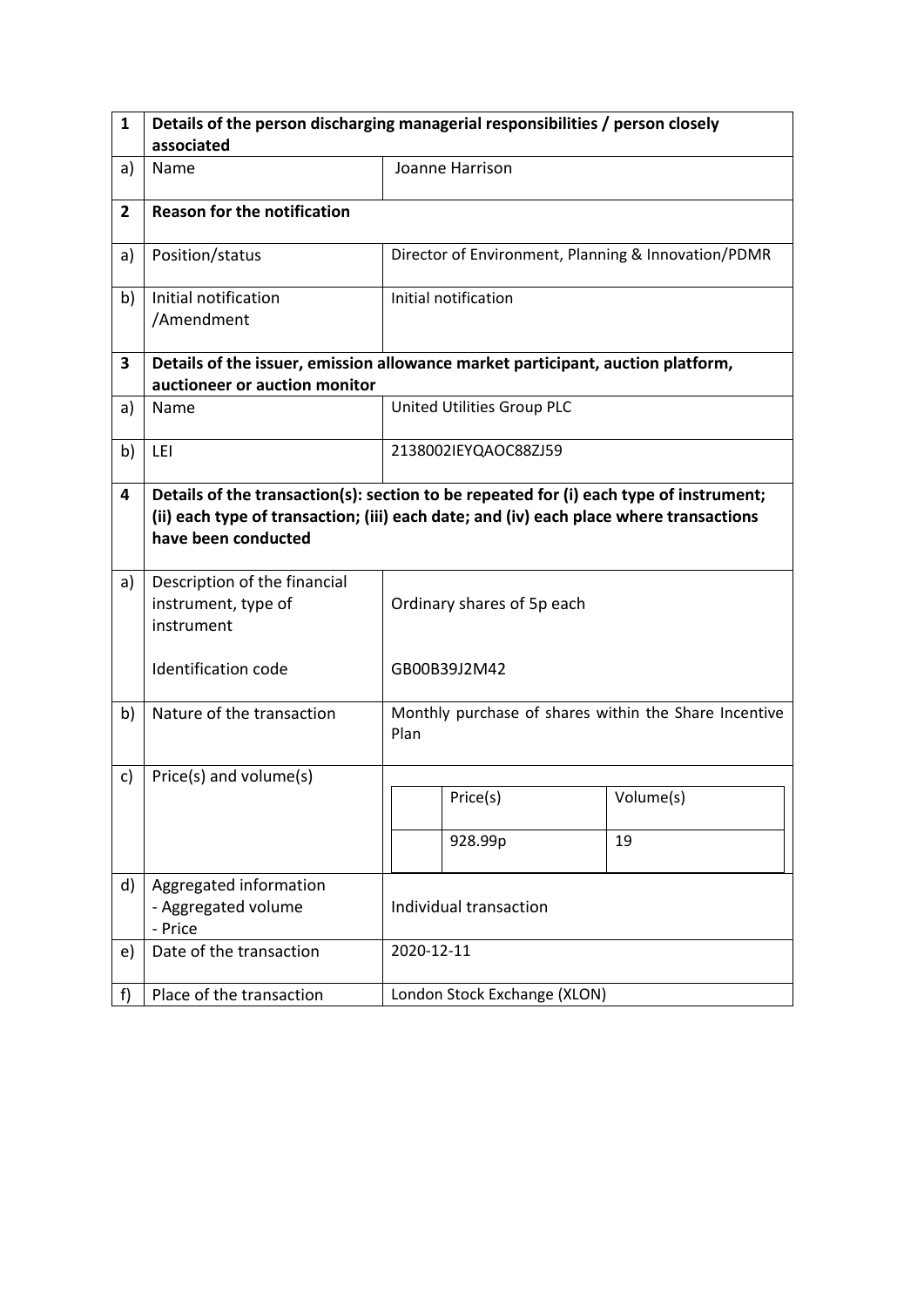| $\mathbf{1}$   | Details of the person discharging managerial responsibilities / person closely                                                                                                                          |                                 |                                                       |  |
|----------------|---------------------------------------------------------------------------------------------------------------------------------------------------------------------------------------------------------|---------------------------------|-------------------------------------------------------|--|
|                | associated                                                                                                                                                                                              |                                 |                                                       |  |
| a)             | Name                                                                                                                                                                                                    | Gaynor Kenyon                   |                                                       |  |
| $\overline{2}$ | <b>Reason for the notification</b>                                                                                                                                                                      |                                 |                                                       |  |
| a)             | Position/status                                                                                                                                                                                         | Corporate Affairs Director/PDMR |                                                       |  |
| b)             | Initial notification<br>/Amendment                                                                                                                                                                      | Initial notification            |                                                       |  |
| 3              | Details of the issuer, emission allowance market participant, auction platform,<br>auctioneer or auction monitor                                                                                        |                                 |                                                       |  |
| a)             | Name                                                                                                                                                                                                    | United Utilities Group PLC      |                                                       |  |
| b)             | LEI                                                                                                                                                                                                     | 2138002IEYQAOC88ZJ59            |                                                       |  |
| 4              | Details of the transaction(s): section to be repeated for (i) each type of instrument;<br>(ii) each type of transaction; (iii) each date; and (iv) each place where transactions<br>have been conducted |                                 |                                                       |  |
| a)             | Description of the financial<br>instrument, type of<br>instrument                                                                                                                                       | Ordinary shares of 5p each      |                                                       |  |
|                | <b>Identification code</b>                                                                                                                                                                              | GB00B39J2M42                    |                                                       |  |
| b)             | Nature of the transaction                                                                                                                                                                               | Plan                            | Monthly purchase of shares within the Share Incentive |  |
| c)             | Price(s) and volume(s)                                                                                                                                                                                  |                                 |                                                       |  |
|                |                                                                                                                                                                                                         | Price(s)                        | Volume(s)                                             |  |
|                |                                                                                                                                                                                                         | 928.99p                         | 20                                                    |  |
| d)             | Aggregated information<br>- Aggregated volume<br>- Price                                                                                                                                                | Individual transaction          |                                                       |  |
| e)             | Date of the transaction                                                                                                                                                                                 | 2020-12-11                      |                                                       |  |
| f)             | Place of the transaction                                                                                                                                                                                | London Stock Exchange (XLON)    |                                                       |  |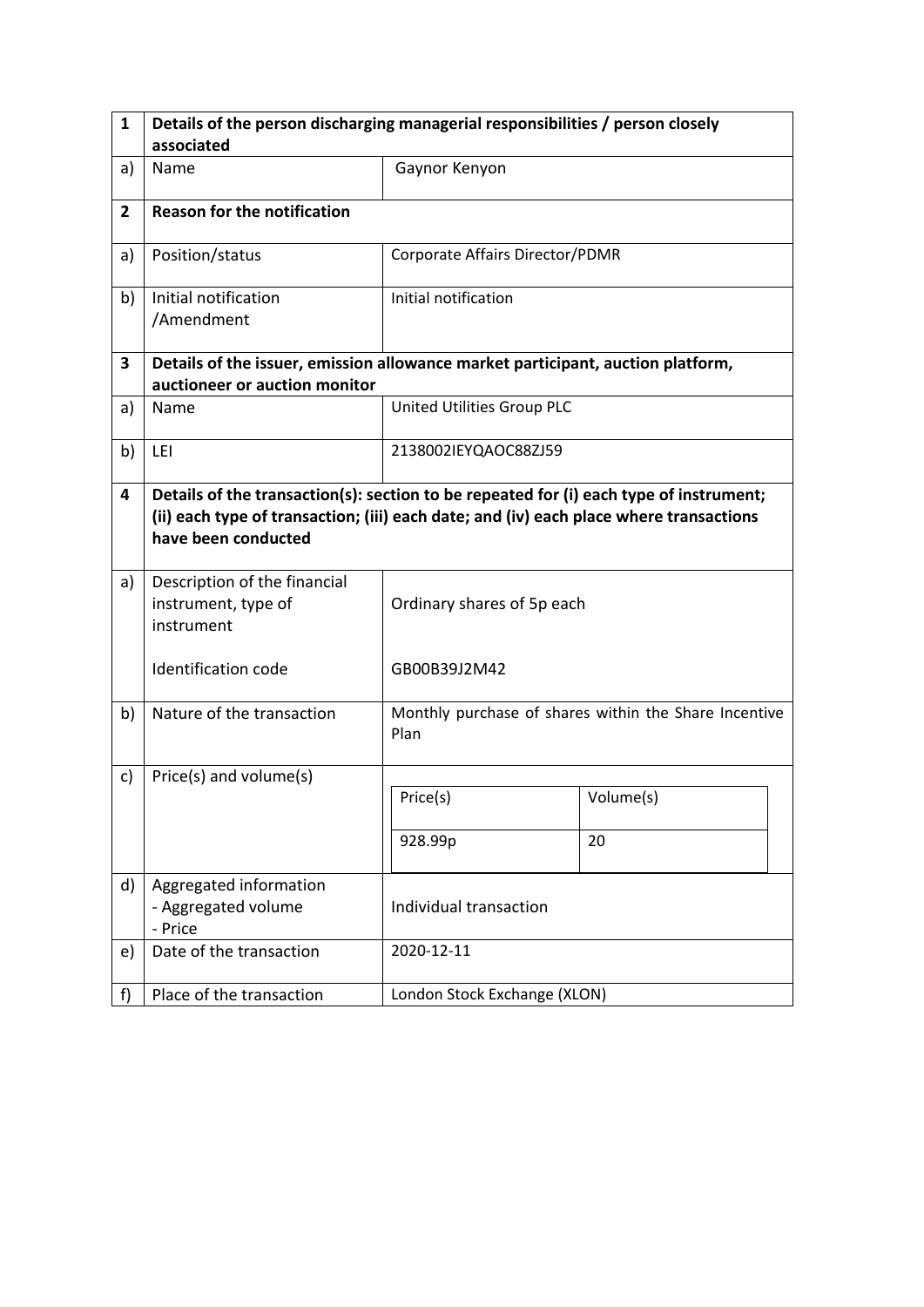| 1.             | Details of the person discharging managerial responsibilities / person closely                                                                                                                          |                              |                                                       |  |
|----------------|---------------------------------------------------------------------------------------------------------------------------------------------------------------------------------------------------------|------------------------------|-------------------------------------------------------|--|
|                | associated                                                                                                                                                                                              |                              |                                                       |  |
| a)             | Name                                                                                                                                                                                                    | <b>Steve Mogford</b>         |                                                       |  |
| $\overline{2}$ | <b>Reason for the notification</b>                                                                                                                                                                      |                              |                                                       |  |
| a)             | Position/status                                                                                                                                                                                         | Chief Executive Officer/PDMR |                                                       |  |
| b)             | Initial notification<br>/Amendment                                                                                                                                                                      | Initial notification         |                                                       |  |
| 3              | Details of the issuer, emission allowance market participant, auction platform,<br>auctioneer or auction monitor                                                                                        |                              |                                                       |  |
| a)             | Name                                                                                                                                                                                                    | United Utilities Group PLC   |                                                       |  |
| b)             | LEI                                                                                                                                                                                                     | 2138002IEYQAOC88ZJ59         |                                                       |  |
| 4              | Details of the transaction(s): section to be repeated for (i) each type of instrument;<br>(ii) each type of transaction; (iii) each date; and (iv) each place where transactions<br>have been conducted |                              |                                                       |  |
| a)             | Description of the financial<br>instrument, type of<br>instrument                                                                                                                                       | Ordinary shares of 5p each   |                                                       |  |
|                | Identification code                                                                                                                                                                                     | GB00B39J2M42                 |                                                       |  |
| b)             | Nature of the transaction                                                                                                                                                                               | Plan                         | Monthly purchase of shares within the Share Incentive |  |
| c)             | Price(s) and volume(s)                                                                                                                                                                                  |                              |                                                       |  |
|                |                                                                                                                                                                                                         | Price(s)                     | Volume(s)                                             |  |
|                |                                                                                                                                                                                                         | 928.99p                      | 20                                                    |  |
| d)             | Aggregated information<br>- Aggregated volume<br>- Price                                                                                                                                                | Individual transaction       |                                                       |  |
| e)             | Date of the transaction                                                                                                                                                                                 | 2020-12-11                   |                                                       |  |
| f)             | Place of the transaction                                                                                                                                                                                | London Stock Exchange (XLON) |                                                       |  |